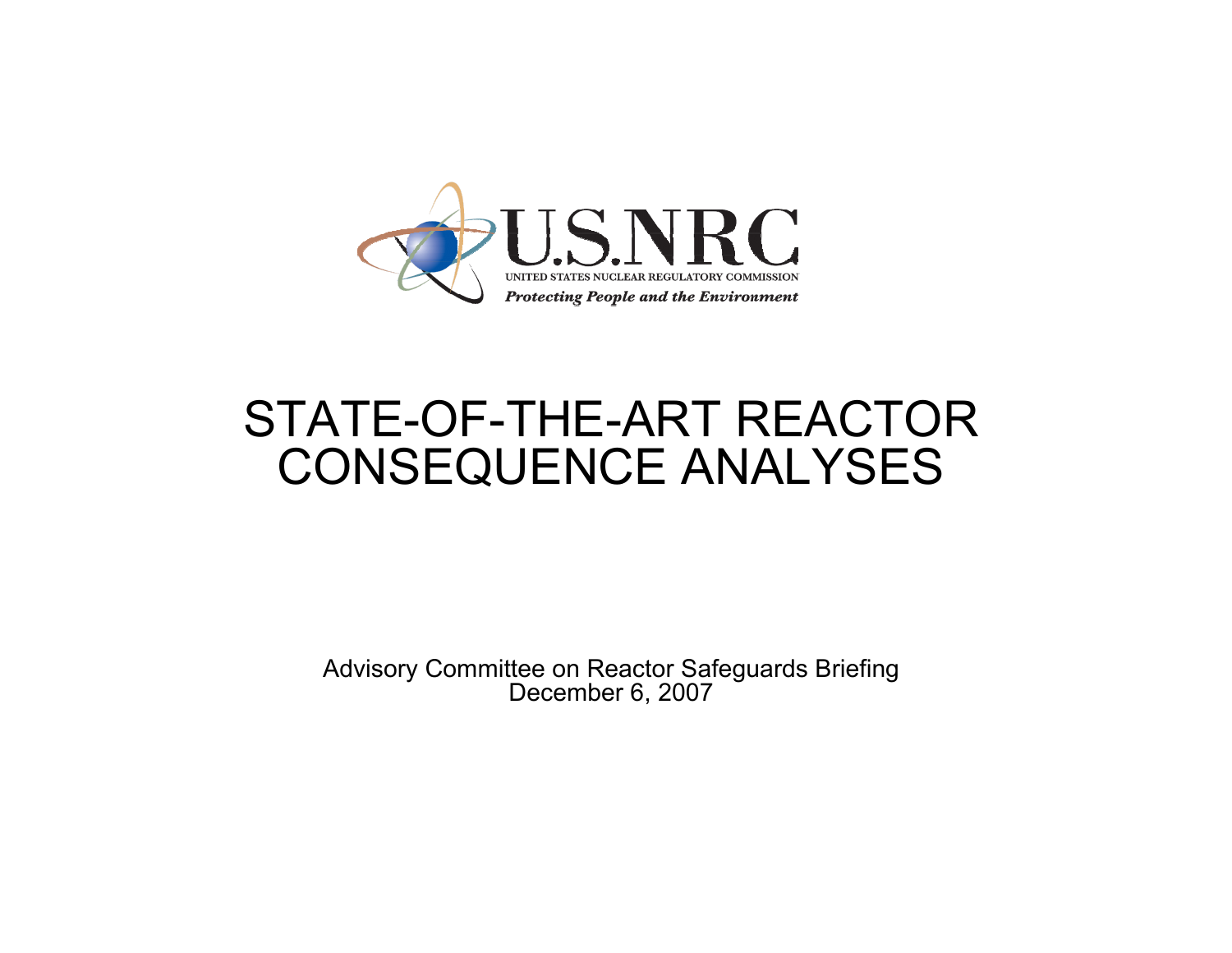# AGENDA

- Project Overview
- Accident Sequence Selection
- Containment System States
- Mitigative Measures
- MELCOR
- MACCS2
- Emergency Preparedness
- Peer Review
- Sample Sequence
- Reporting Latent Cancer Fatalities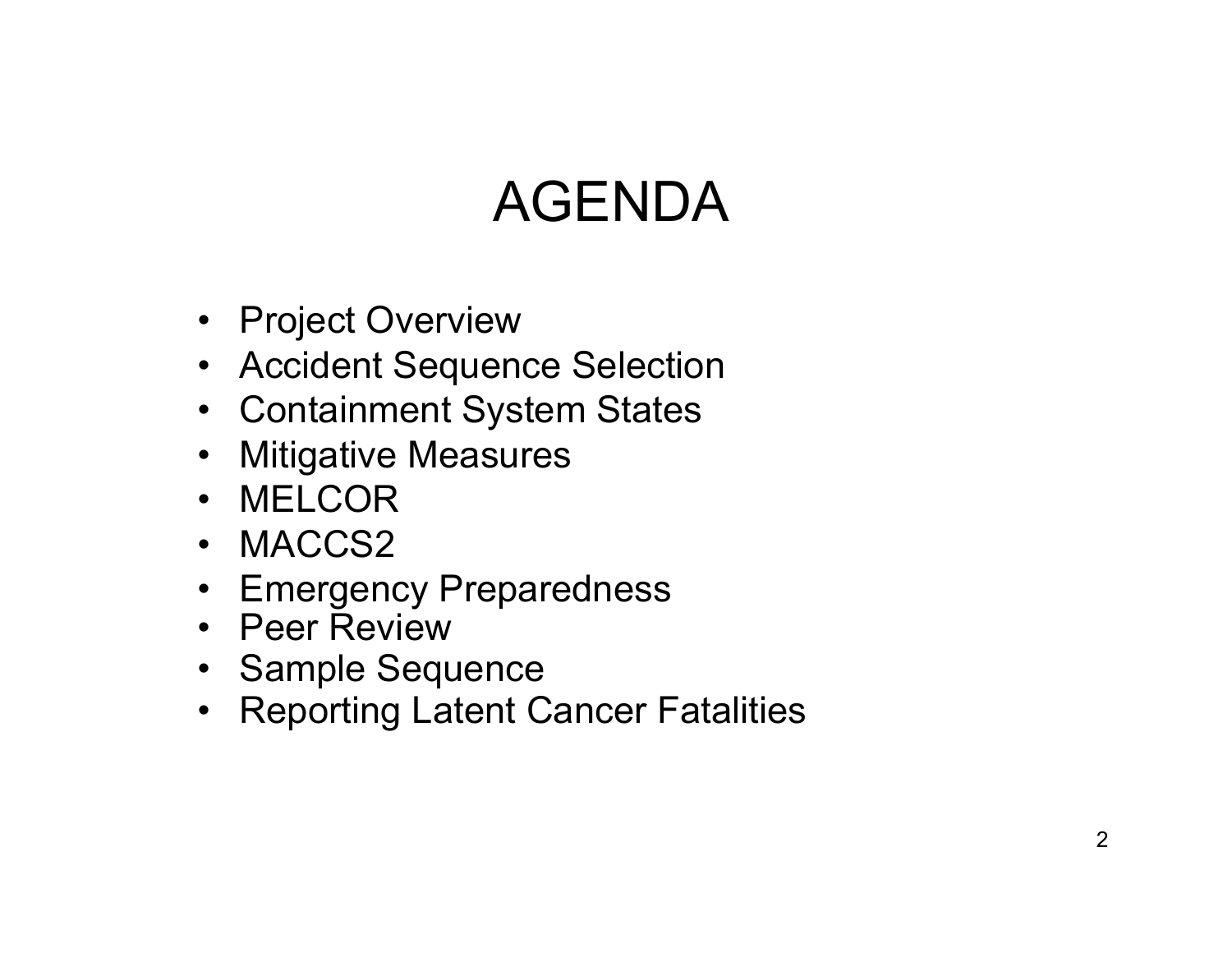## SOARCA Objectives

- Perform a state-of-the-art, realistic evaluation of severe accident progression, radiological releases and offsite consequences for frequency dominant core damage accident sequences
- Provide a more accurate assessment of potential offsite consequences to replace previous consequence analyses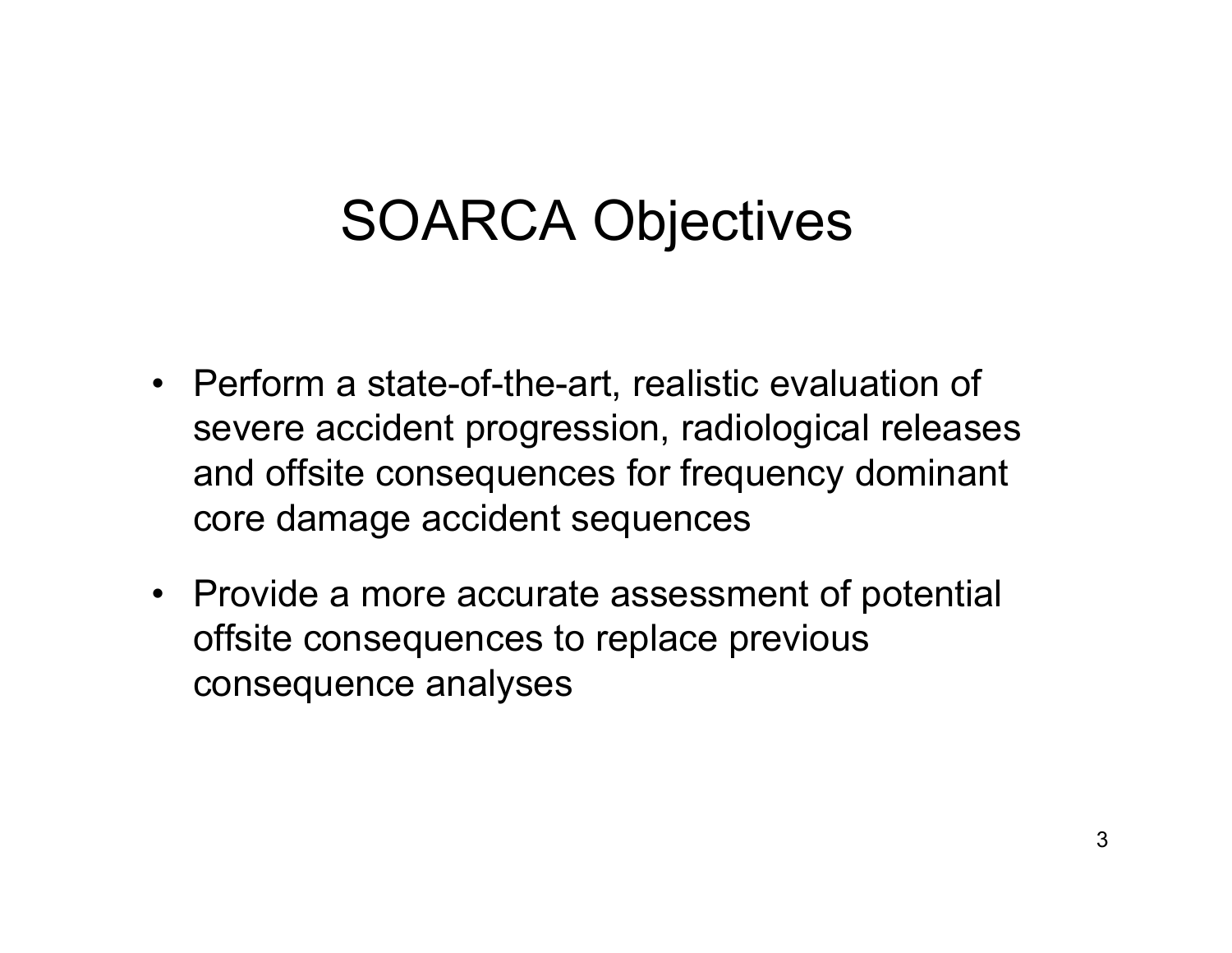#### Severe Accident Improvements

- $\bullet$ 25 years of national and international research
- • Regulatory improvements reduced the likelihood of severe accidents
- $\bullet$ Improved modeling capability
- $\bullet$ Improvements in plant design
- $\bullet$ Other plant improvements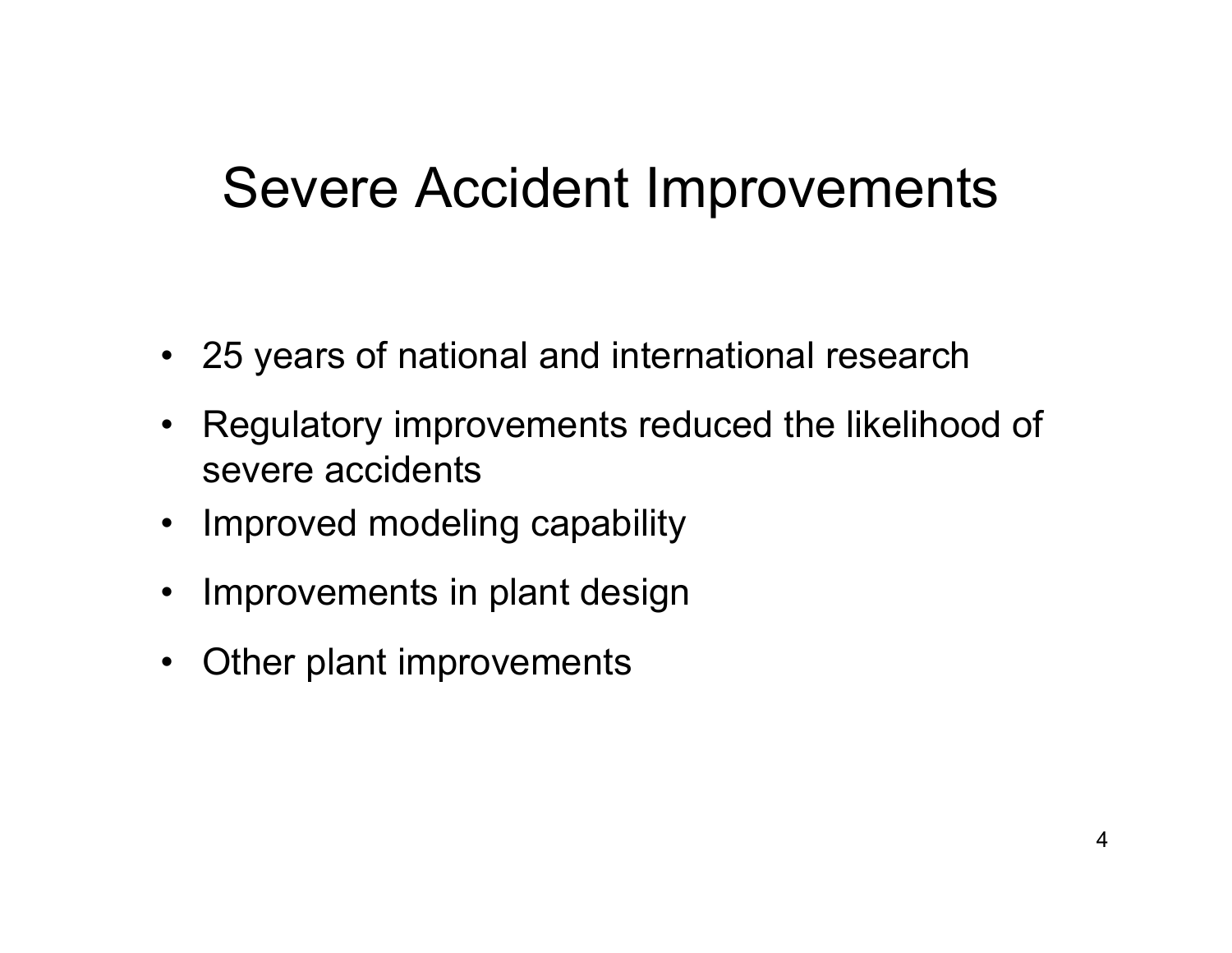#### SOARCA OVERVIEW

#### SOARCA PROCESS

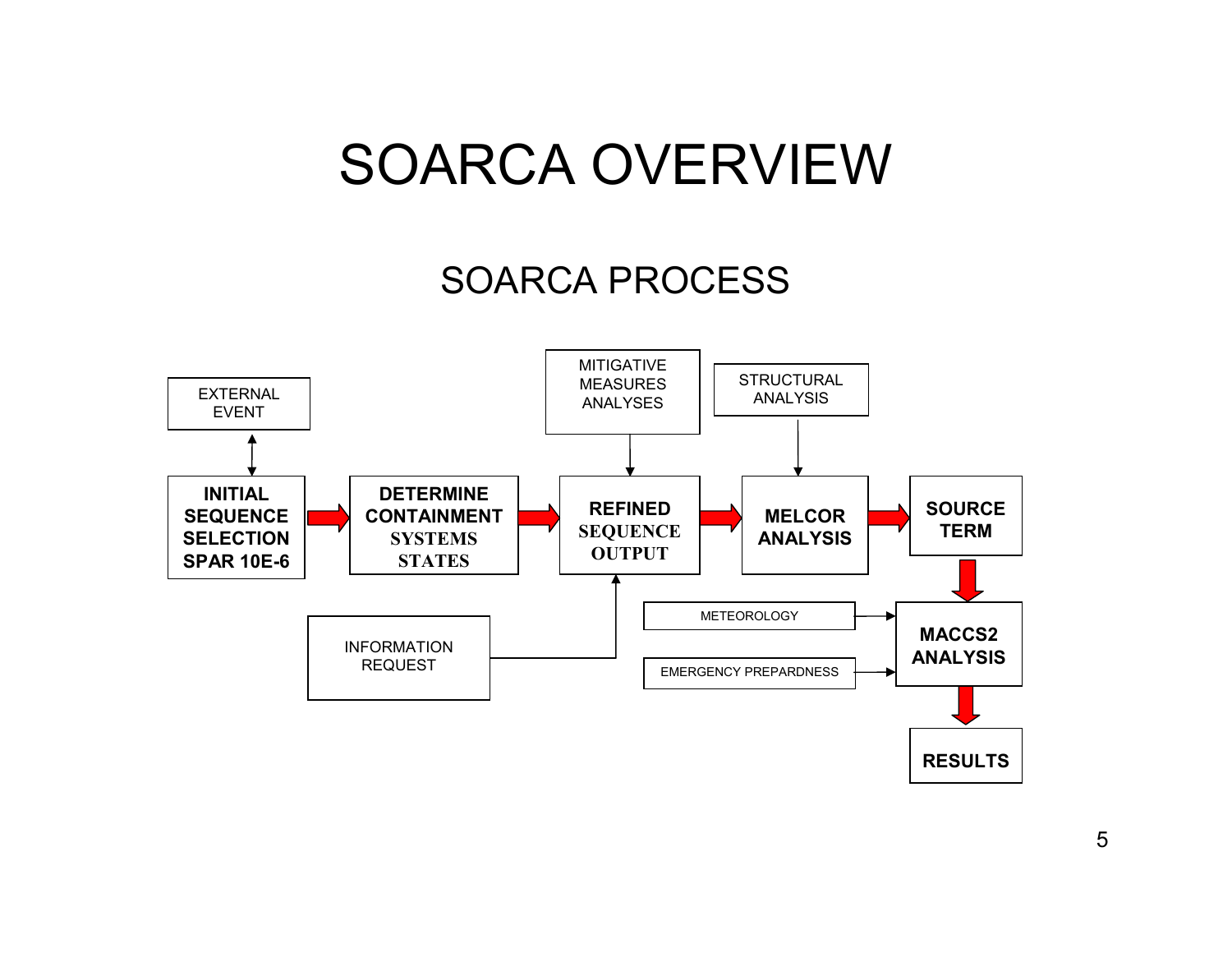## SOARCA Approach

- Full power operation
- $\bullet$ Plant-specific sequences with a  $CDF \geq 10^{-6}$  (CDF $\geq 10^{-7}$  for bypass events)
- $\bullet$ External events included
- Consideration of all mitigative measures
- $\bullet$  Sensitivity analyses to assess the effectiveness of different safety measures
- $\bullet$  State-of-the-art accident progression modeling based on 25 years of research to provide a best-estimate for accident progression, containment performance, time of release and fission product behavior
- $\bullet$ More realistic offsite dispersion modeling
- • Site-specific evaluation of public evacuation based on updated Emergency Plans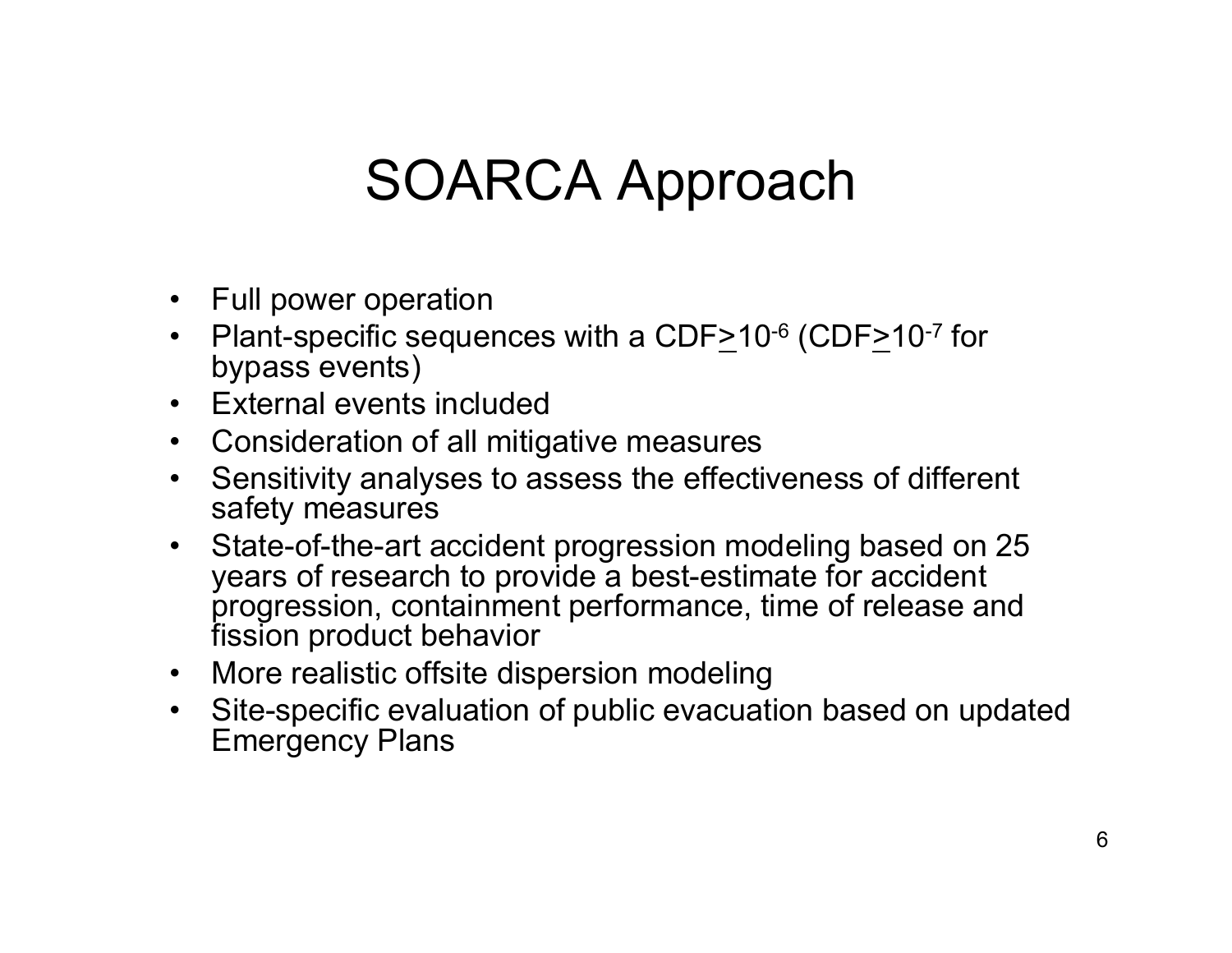# SOARCA Insights

- Sequences dominated by external events, primarily large seismic events (PWR also includes bypass events)
- Previously used sequences have a significantly lower probability of occurrence or are not considered to be feasible
	- Alpha mode failure
	- High pressure melt ejection
	- ATWS
- $\bullet$  Mitigative measures are proving to be effective at preventing core damage or containment failure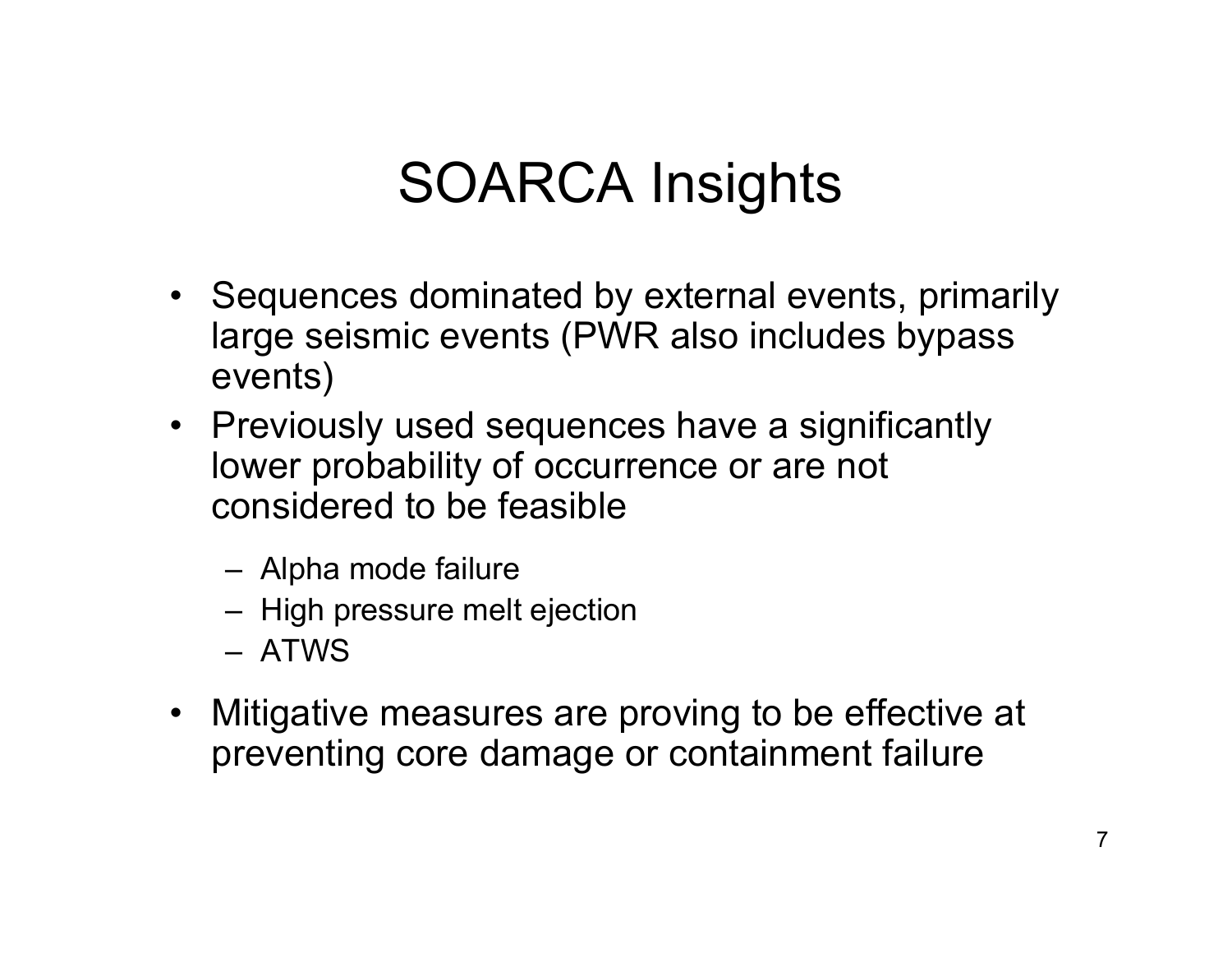#### Sequence Screening Process (Internal Events)

- • Initial Screening - use enhanced SPAR models to screen out low CDF sequences with an overall CDF ≤1.0E-7 and sequences with a CDF <1.0E-8. This step eliminates <10% of the overall CDF (typically about 5%)
- Sequence Evaluation identify and evaluate the dominant cutsets for the remaining sequences (~90% of initiator CDF). Determine system and equipment availability / unavailability and accident sequence timing
- Scenario Grouping group sequences together that have similar times to core damage and equipment unavailability
- Select bounding sequences based on most limiting mitigative measures available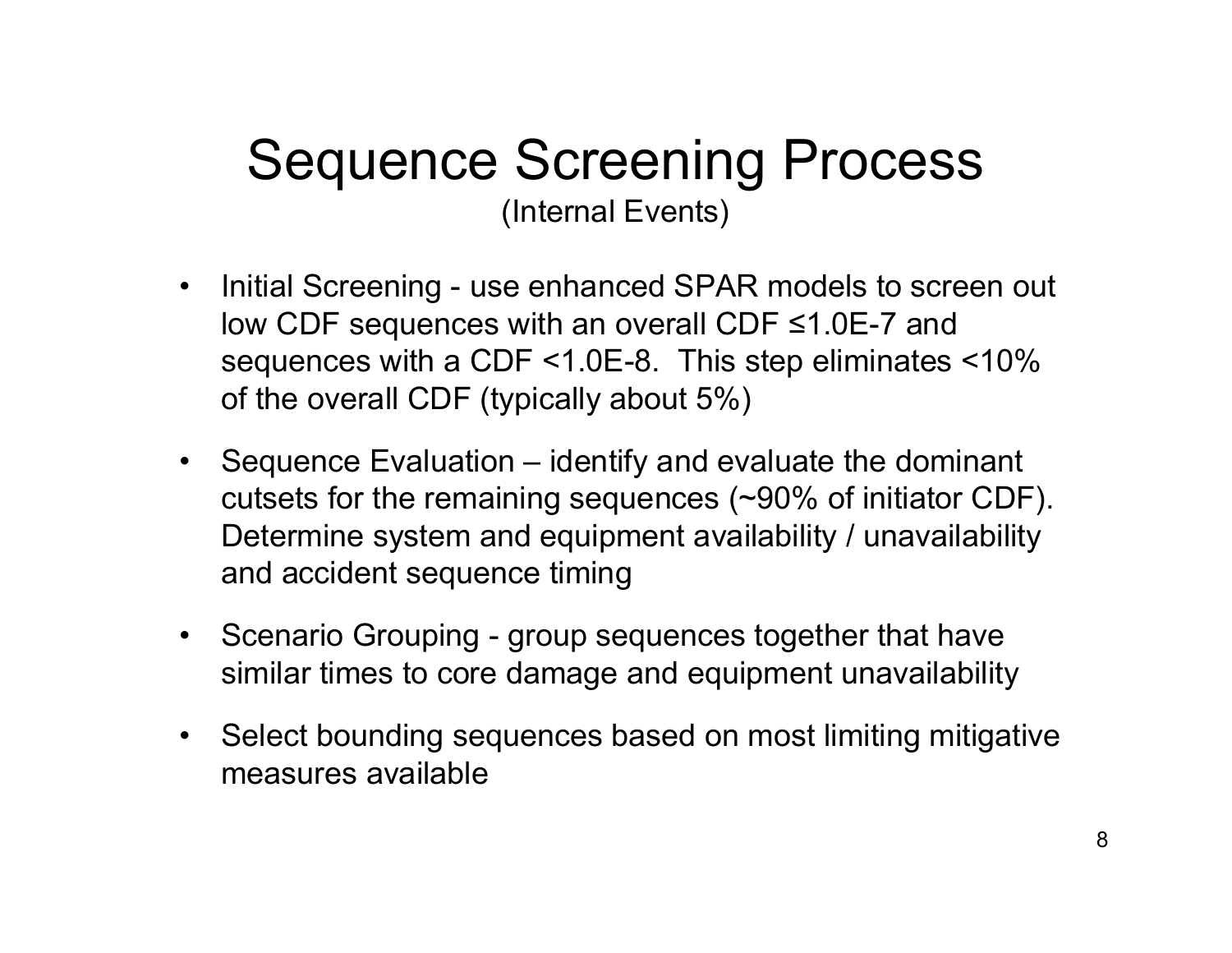#### Sequence Screening Process (External Events)

- • Identify dominant externally initiated event sequences based upon available probabilistic risk assessment documentation from NUREG-1150, IPEEE submittals, as well as any additional and available supporting documentation
- $\bullet$  Identify potential mapping between dominant external events and internally initiated events identified by the SPAR analysis
- $\bullet$  Where mapping between external and internal events are not possible or appropriate, a unique externally initiated event or sensitivity study was recommended
- $\bullet$  The resulting limited set of scenarios obtained for each SOARCA plant was used for subsequent accident progression and consequence analysis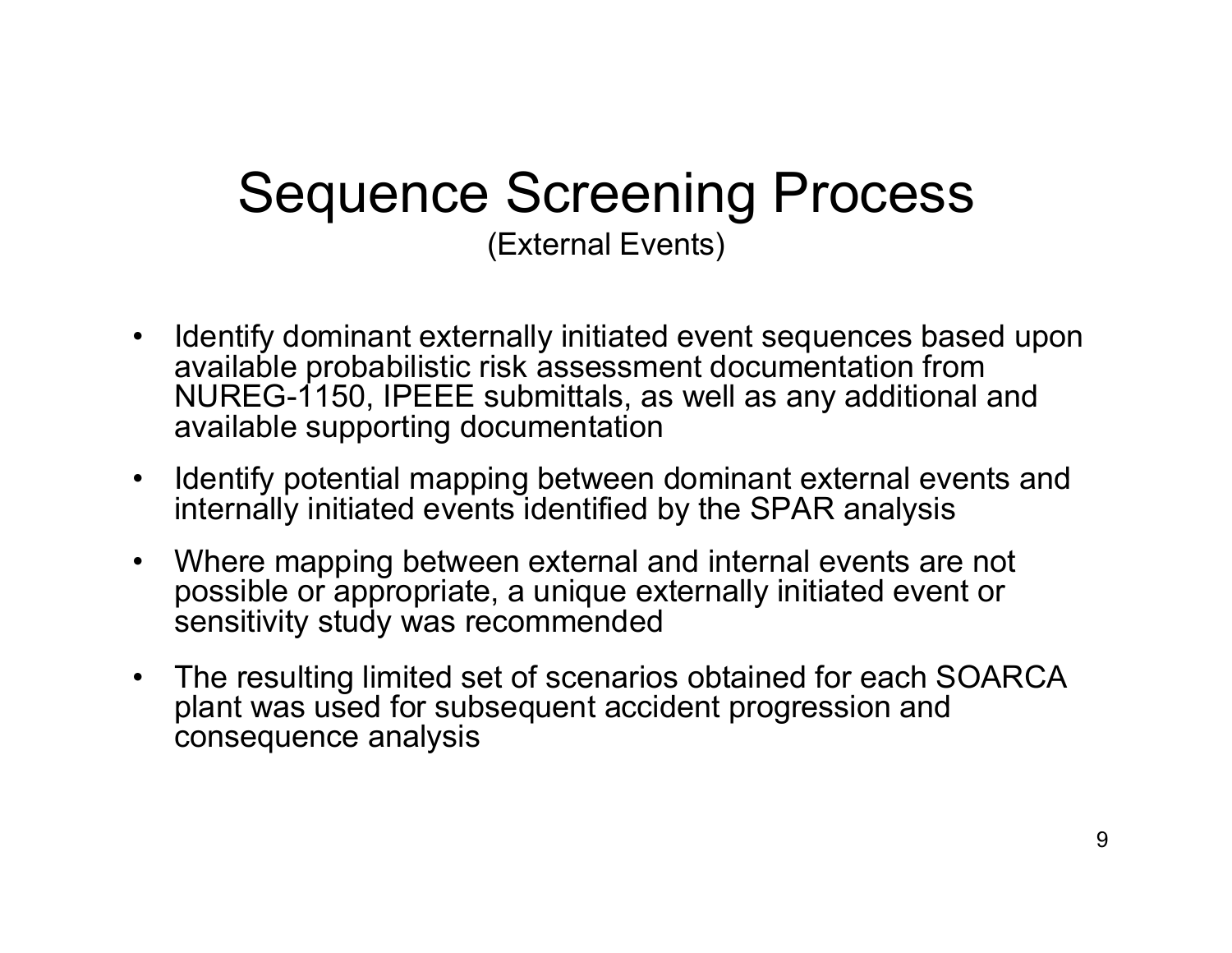#### Containment Systems States

The availability of engineered systems that can impact post-core damage containment accident progression, containment failure and radionuclide release

- • Determine the anticipated availability of containment and containment support systems not considered in the Level 1 core damage analysis
- • Determine the availability of non containment and non containment support systems such as low pressure injection that can impact containment accident progression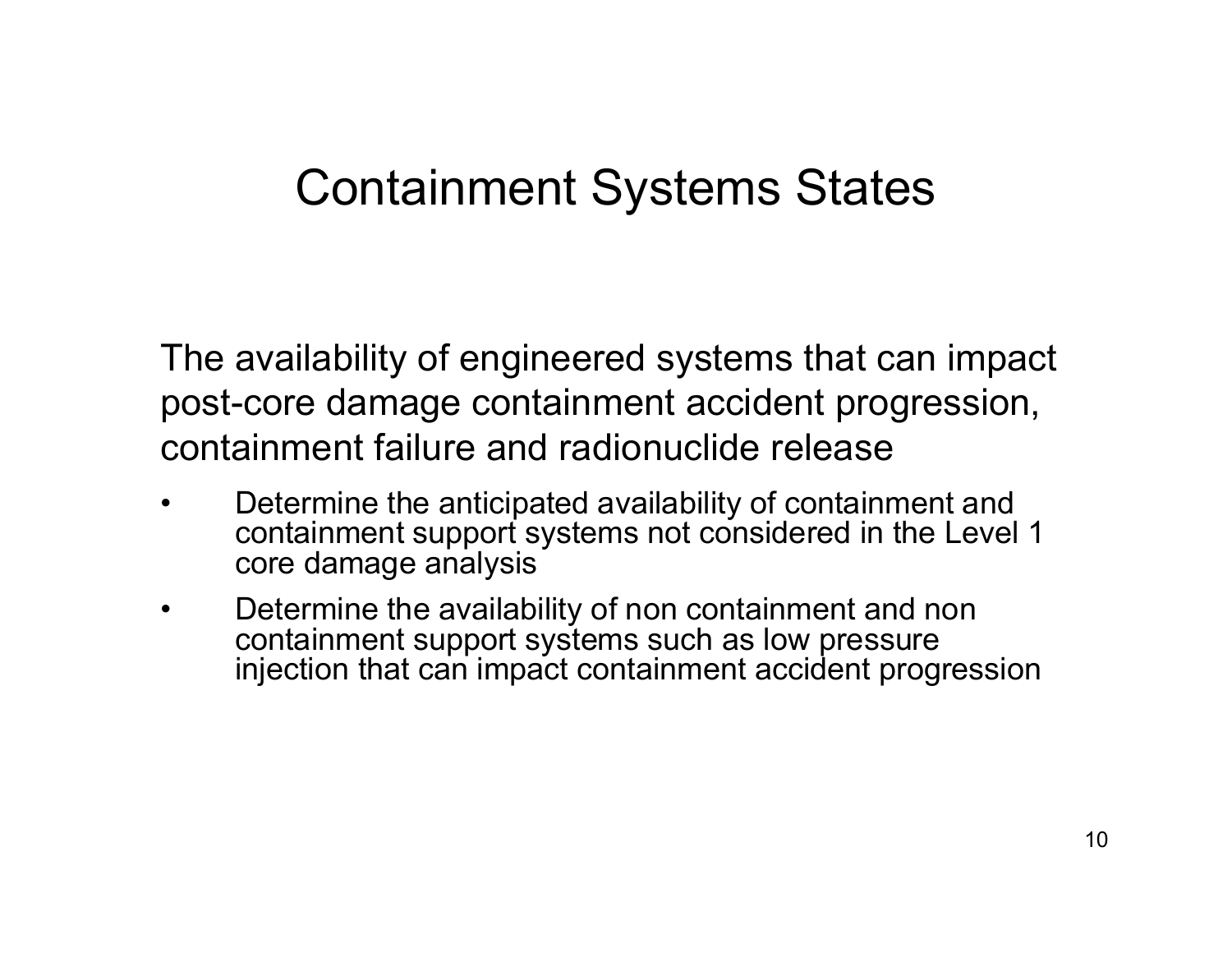## Mitigative Measures Analysis

• The mitigative measures analyses are qualitative, sequence-specific systems and operational analyses based on licensee identified mitigative measures from EOPs, SAMGs, and other severe accident guidelines that are applicable to, and determined to be available during a sequence groupings whose availability, capability and timing will be utilized as an input into the MELCOR analyses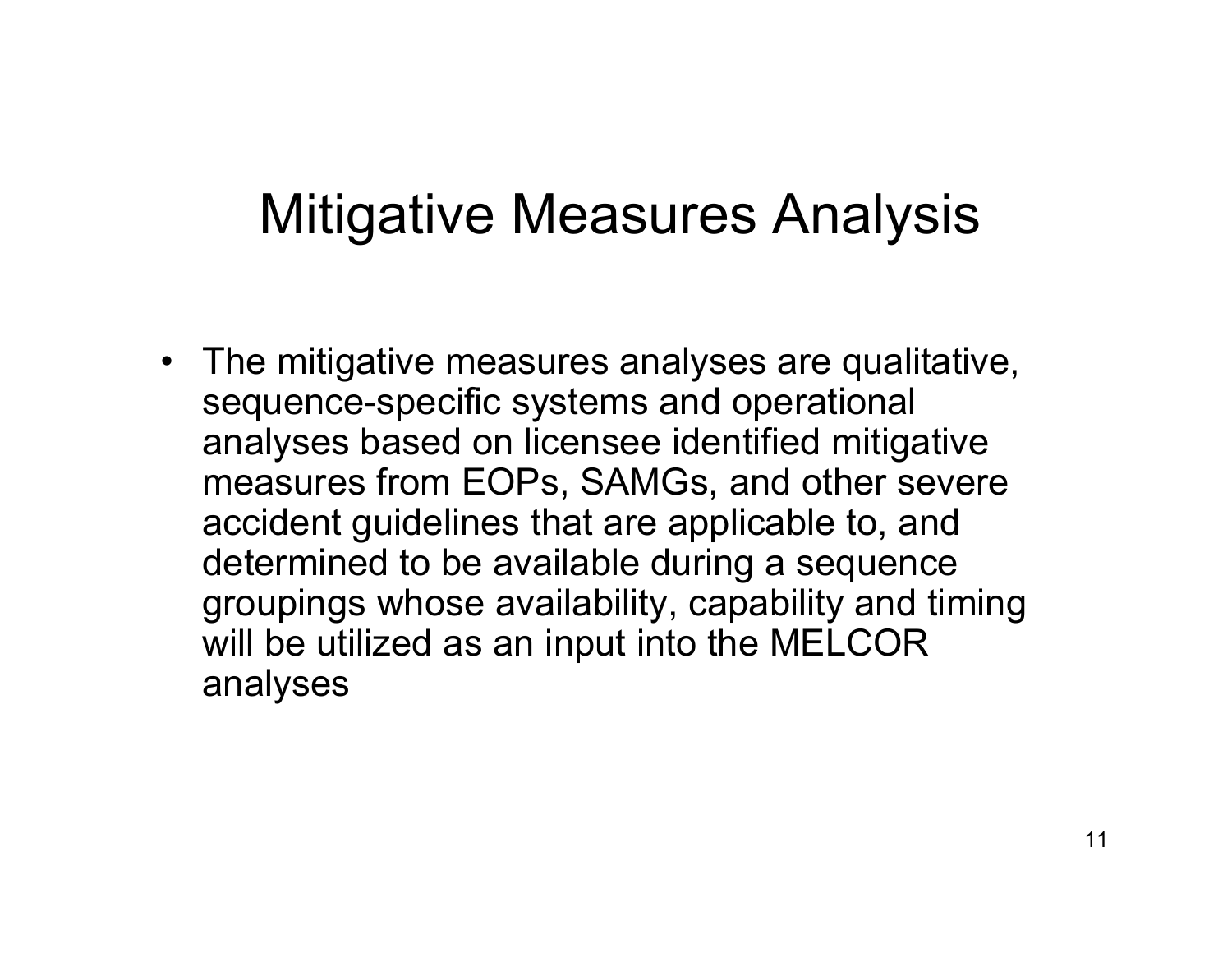## Mitigative Measures Analysis Process

- For those dominating sequences / sequence groupings within the scope of SOARCA, determine the potentially available mitigative measures
- Perform a system and an operational analysis based on the initial conditions and anticipated subsequent failures
- Determine the anticipated availability, capability and the time to implementation
- MELCOR will determine the effectiveness of the mitigative measures based on capability and estimated time of implementation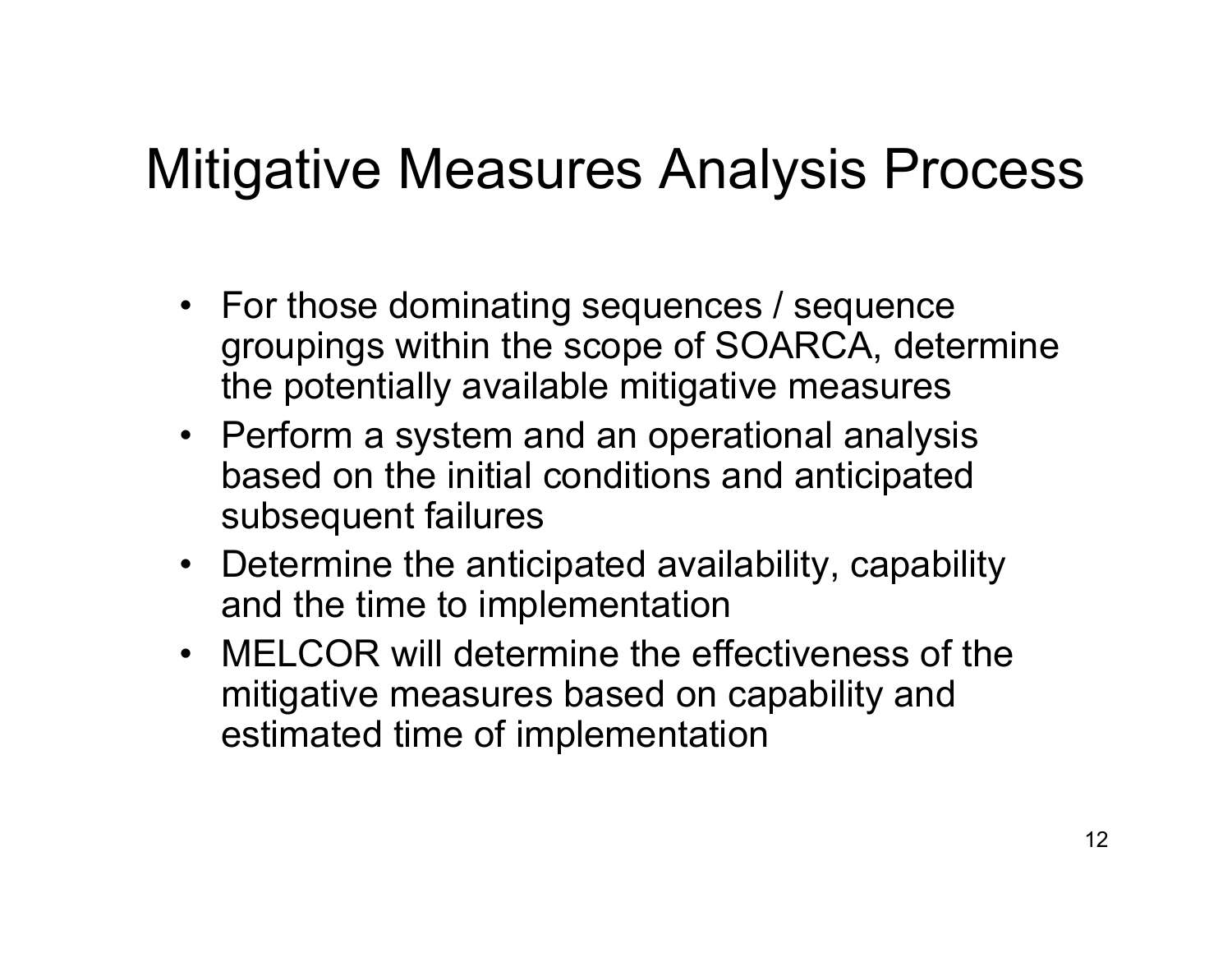# Structural Analyses **Objective**

Evaluate the behavior of containment structures under unmitigated severe accident conditions to predict the following performance criteria at the selected sites:

- $\bullet$ Functional Failure Pressure - Leakage
- $\bullet$ Structural Failure Pressure - Rupture
- $\bullet$  Develop Leakage Rate and/or Leakage Area as a Function of Internal Pressure



**Peach Bottom "Mark I –Steel Containment"**



**Surry "Reinforced Concrete Containment"**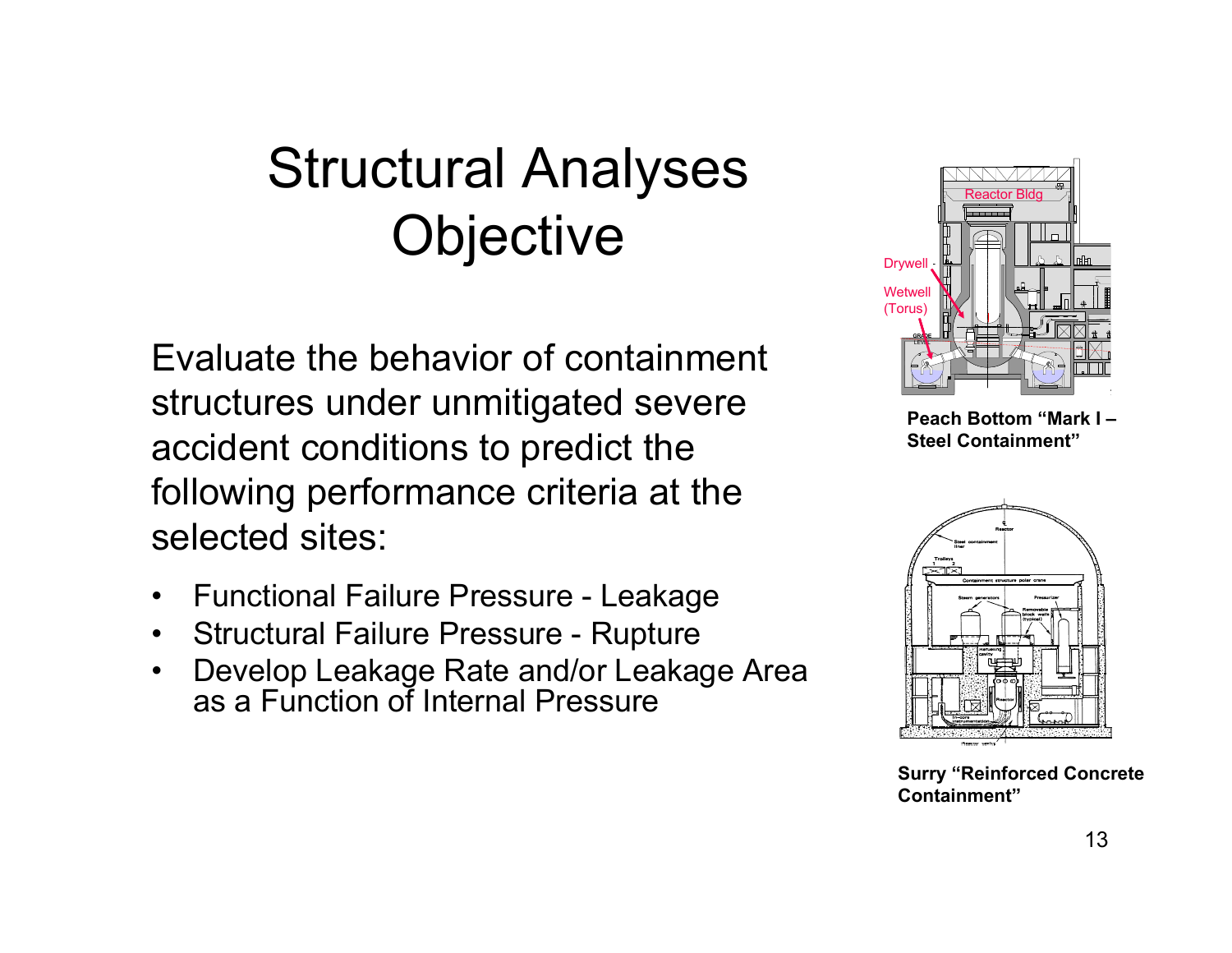## MELCOR Analyses

- MELCOR Code Improvements
	- MACCS2 Output Interface
	- Implement Fuel Collapse Model Logic
	- Update MELCOR Defaults
	- Pool Scrubbing Model
- Develop a plant-specific model
- Perform accident progression analyses for each plant using MELCOR computer code to determine source term, potential containment failure state, and time of release as input in the MACCS2 analyses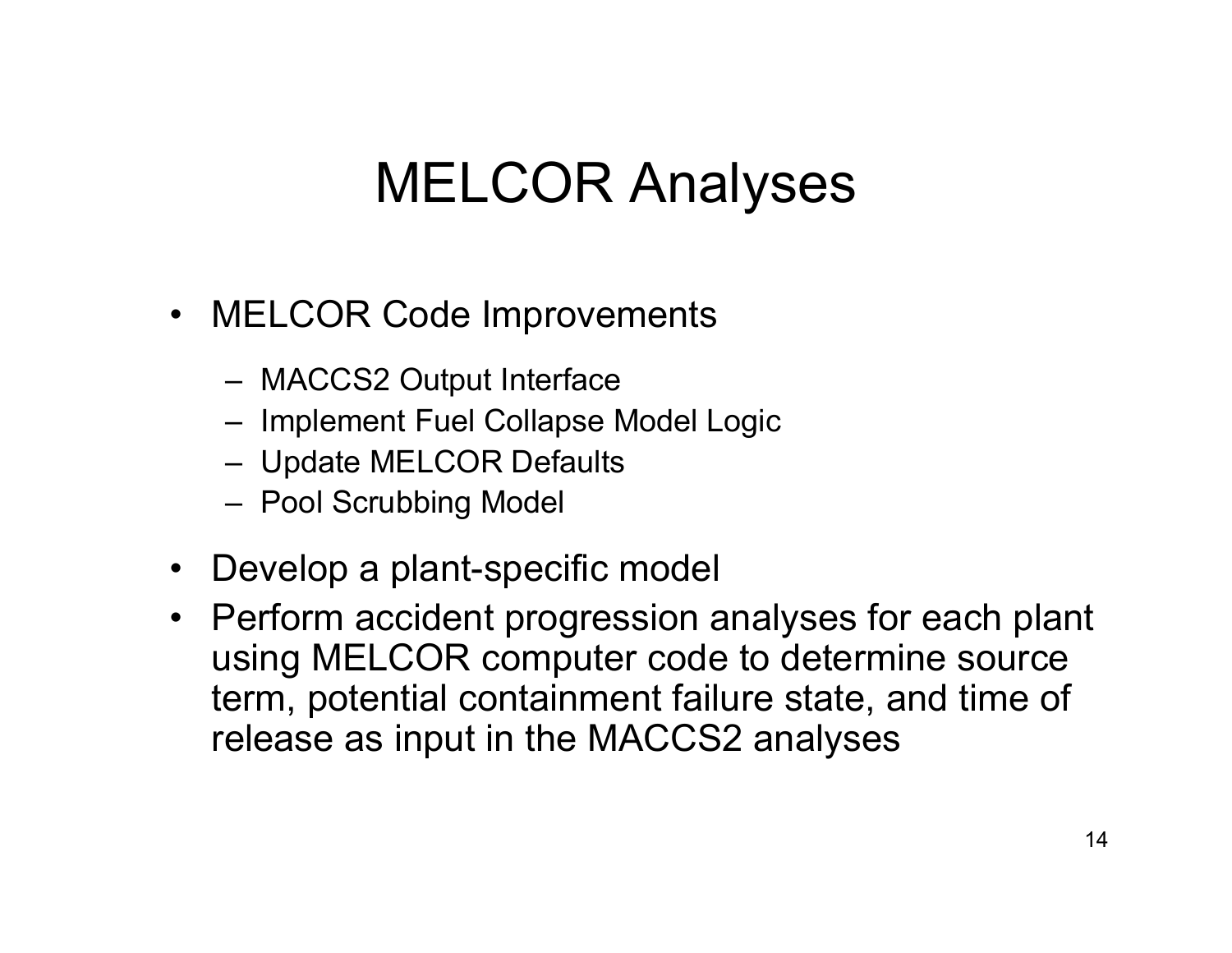## MACCS 2 Analyses

- MACCS2 Code Improvements
	- Increased number of evacuation cohorts
	- Alternative models for latent cancer fatality dose response
	- Increased angular resolution
	- More plume segments
	- Enable network evacuation model
	- KI ingestion
	- Evacuation speed modifiers by grid element and for precipitation
	- Enable parameter uncertainty
- Perform consequence analyses for each plant using MACCS2 computer code to determine early fatalities, and latent cancer fatalities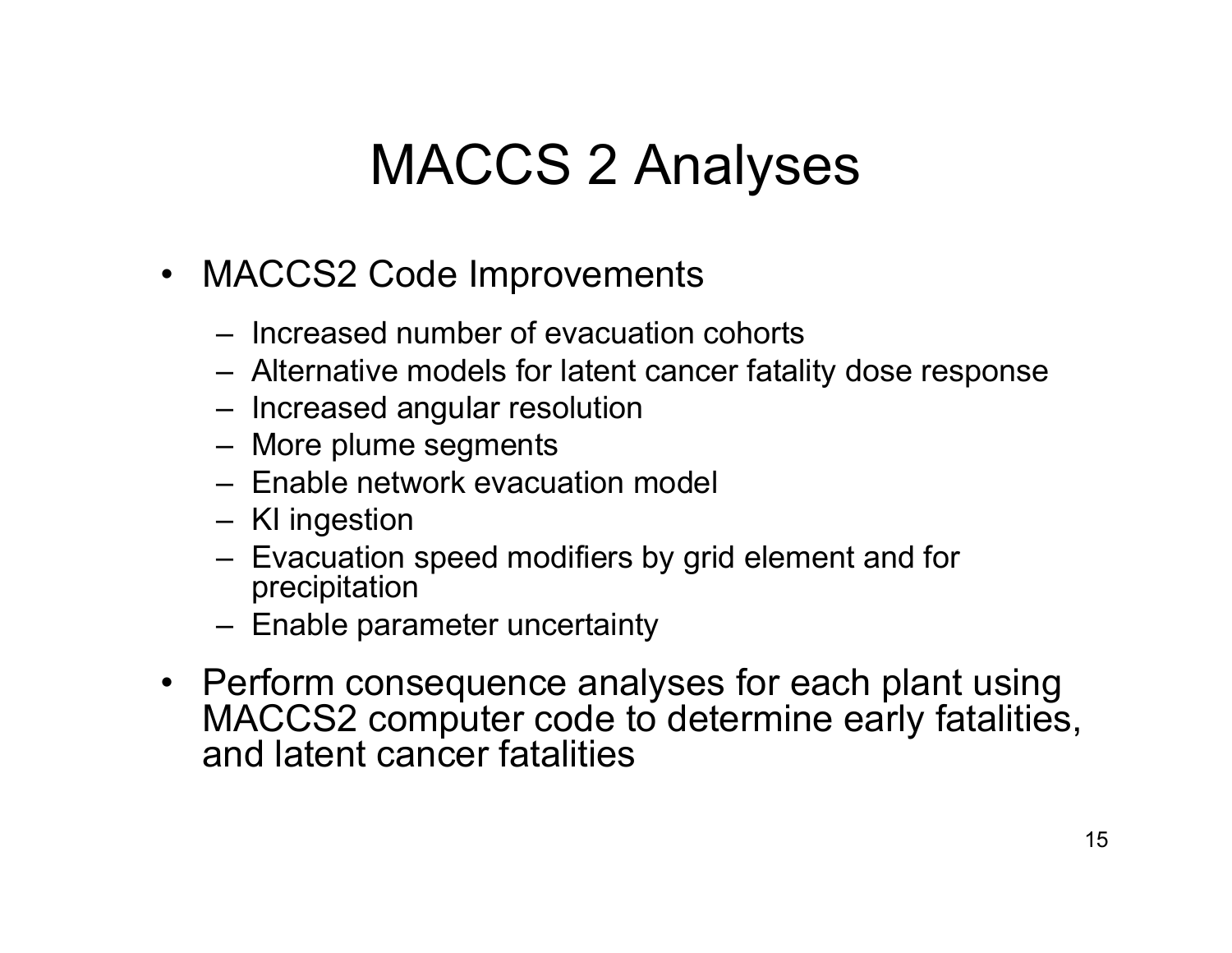## MACCS2 Assumptions

- $\bullet$ No contaminated food or water consumed
- $\bullet$ Latest federal guidelines used for dose conversion factors
- •KI ingestion by half the  $0 - 10$  mile population, suboptimum timing
- $\bullet$  Median values from US/CEC study of uncertainty for non-site specific parameter
- Site-specific population and meteorology
- • Projected dose during emergency period, 5 rem relocate in 1 day; 2 rem, 2 days
- $\bullet$  Return criteria: 0.5 rem in 1 yr for Peach Bottom, 4 rem in 5 yr for Surry
- $\bullet$ In general,1-hr plume segments are used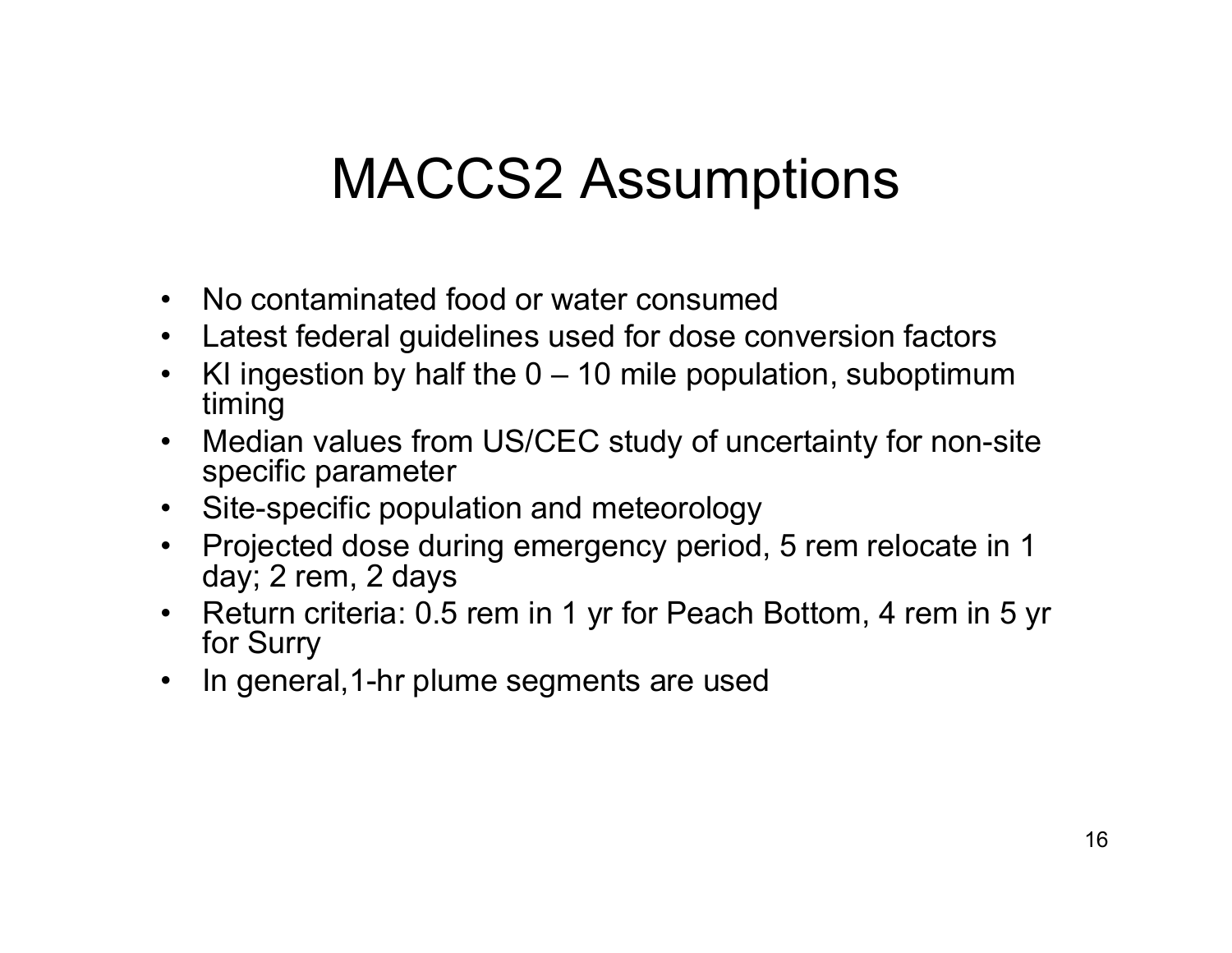# Emergency Preparedness

- Model the protective response afforded by current sitespecific Emergency Preparedness (EP) Programs to improve realism
- Used site-specific evacuation time estimates for evacuation of EPZ
- Used OREMs to model evacuation of 10 to 20 mile area
- Modeled cohort data
	- Population
	- Evacuation timing
	- Travel speed
	- Roadway network
- Data was used in MACCS2 to develop consequence estimates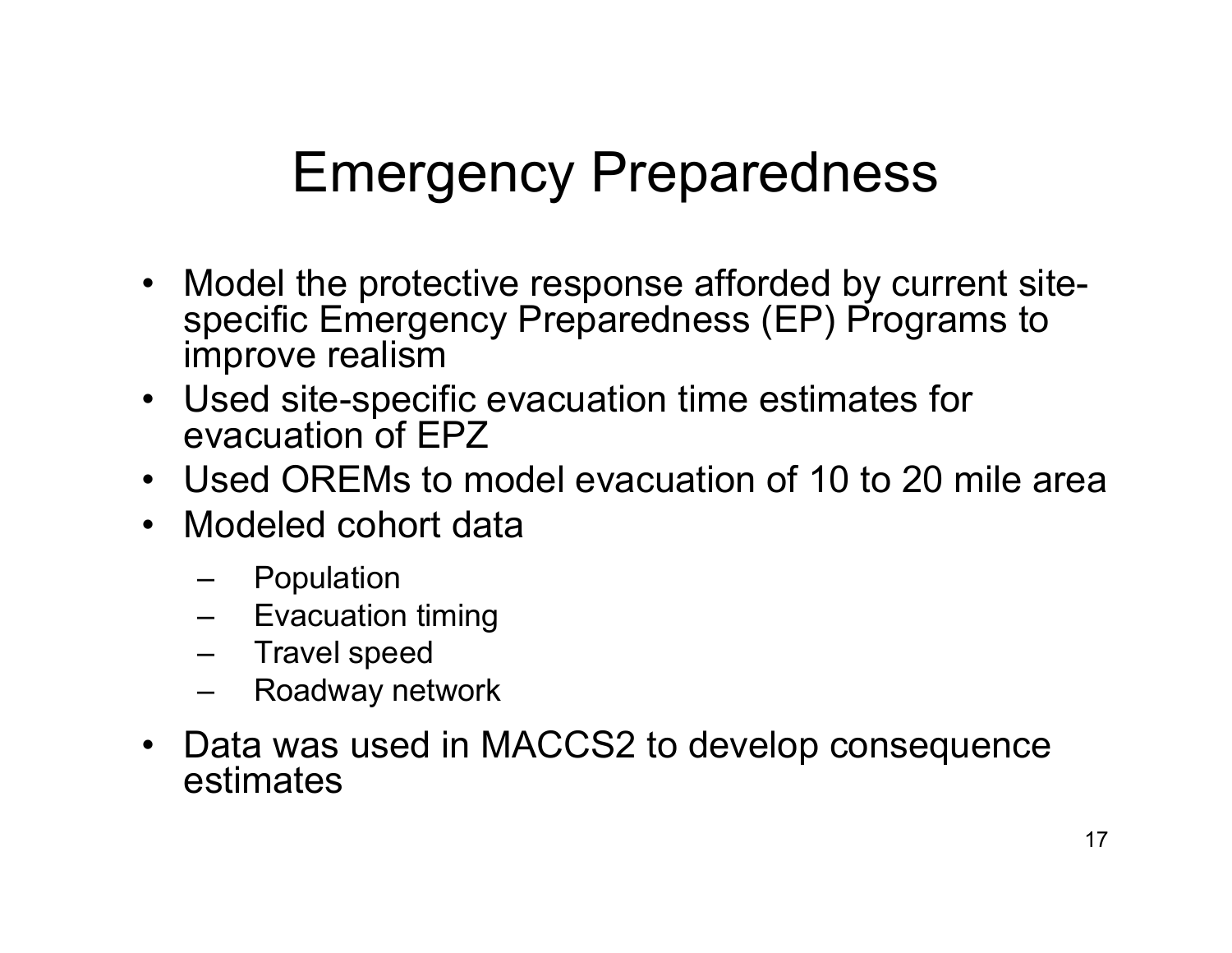### Peer Reviews

- Internal
	- Staff
	- ACNW&M
	- ACRS
- External
	- –National Experts
	- –International Experts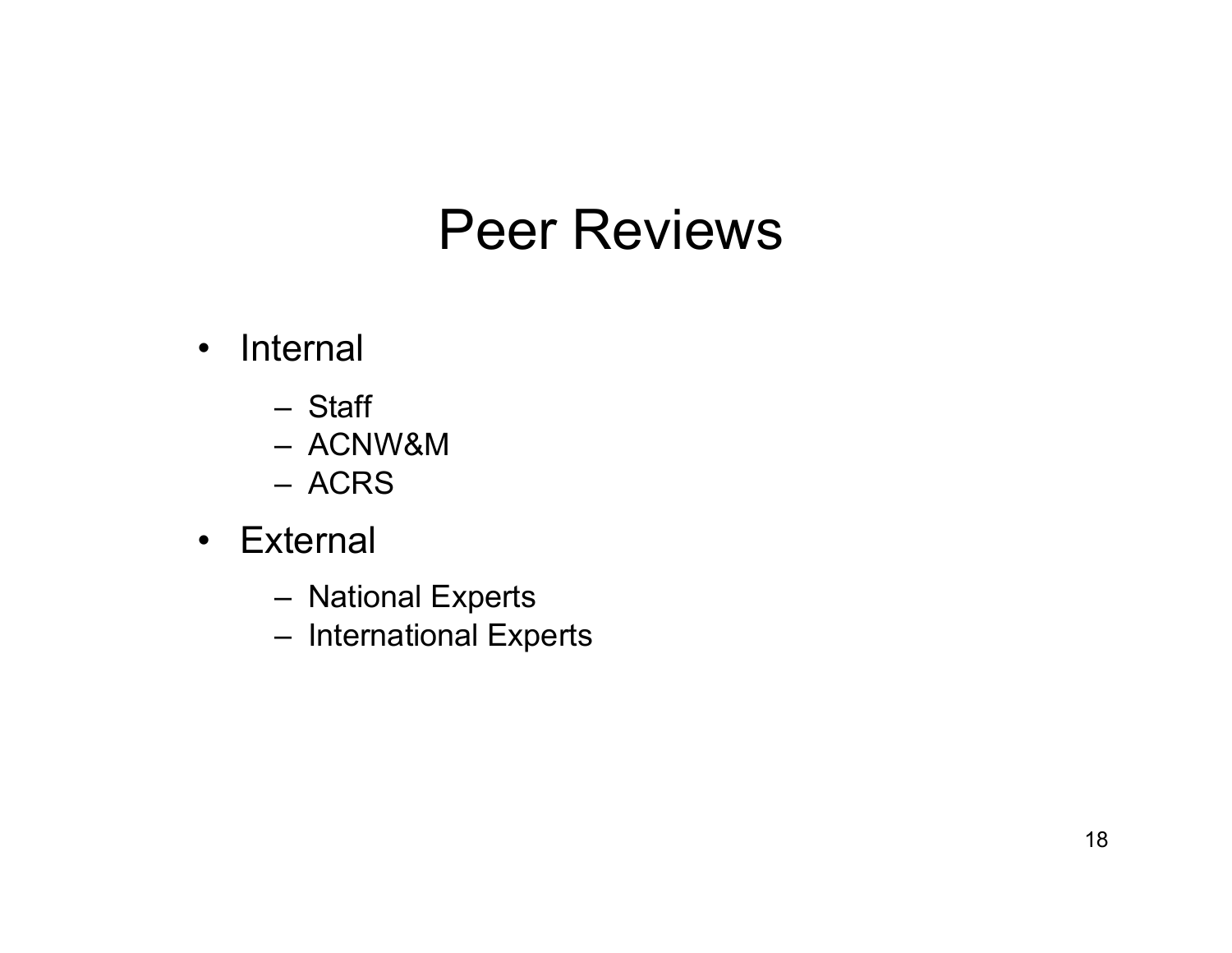### Peach Bottom Accident Sequences

- PRA models indicate core damage frequency dominated by seismic event, which is functionally a long-term SBO  $(1x10^{-6}$  to  $5x10^{-6}/yr)$ 
	- Fire and flood events would be similar in terms of core damage progression
- Internal events were all < 10<sup>-6</sup>/yr
- $\bullet$ Bypass events were very low frequency: <<10-7/yr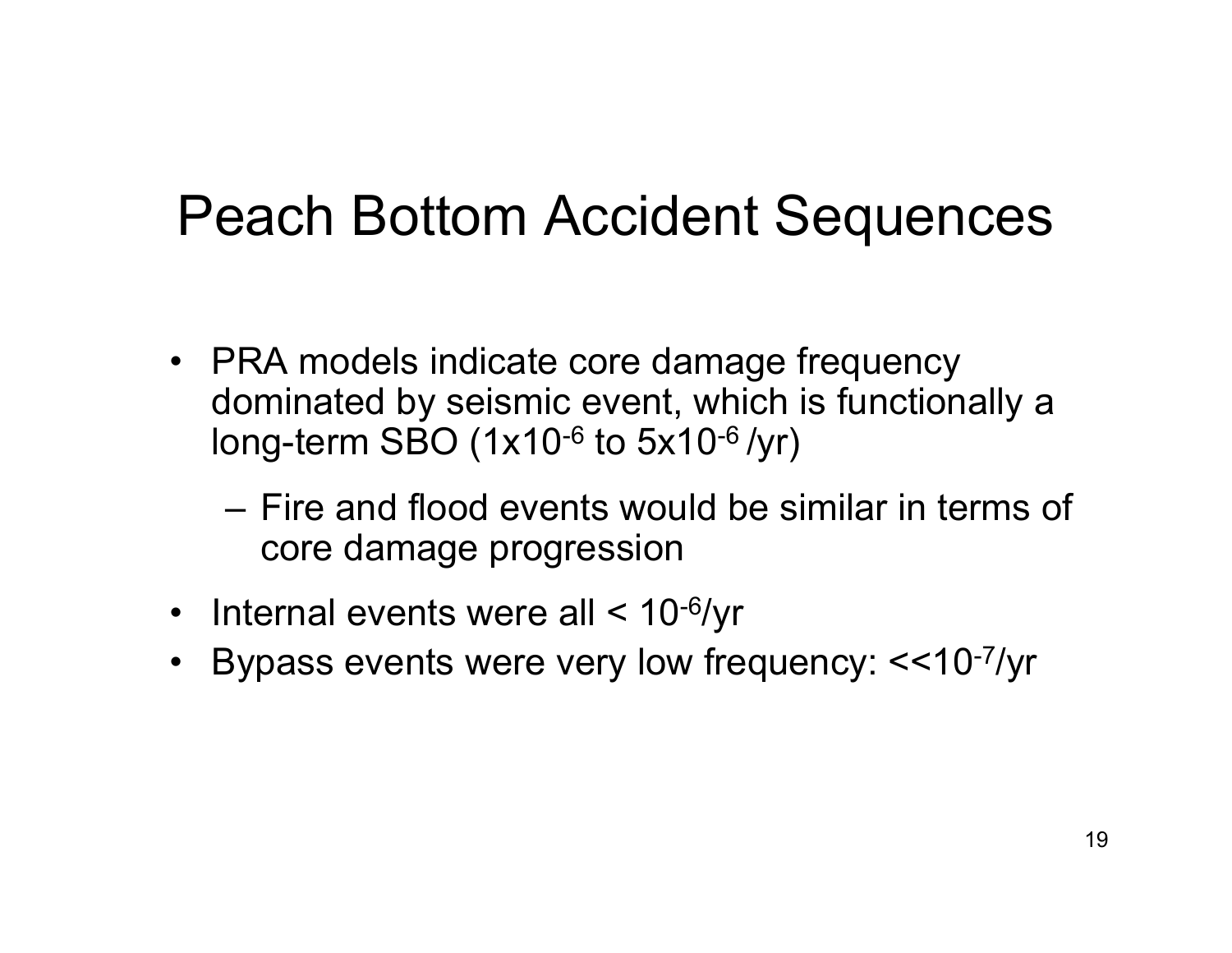# Surry Accident Sequences

- $\bullet$  Dominant PRA events
	- Long-term SBO (1x10-5 to 2x10-5/yr)
	- Short-term SBO (1x10-6 to 2x10-6/yr)
	- ISLOCA (7x10-7/yr)
	- SGTR (5x10-7/yr)
- SBO events are due to seismic, flooding and fire initiators, and are modeled as seismic event
	- Internal fire and internal flood events are less challenging, more mitigation available
- $\bullet$  ISLOCA and SGTR are due to random equipment failures followed by operator errors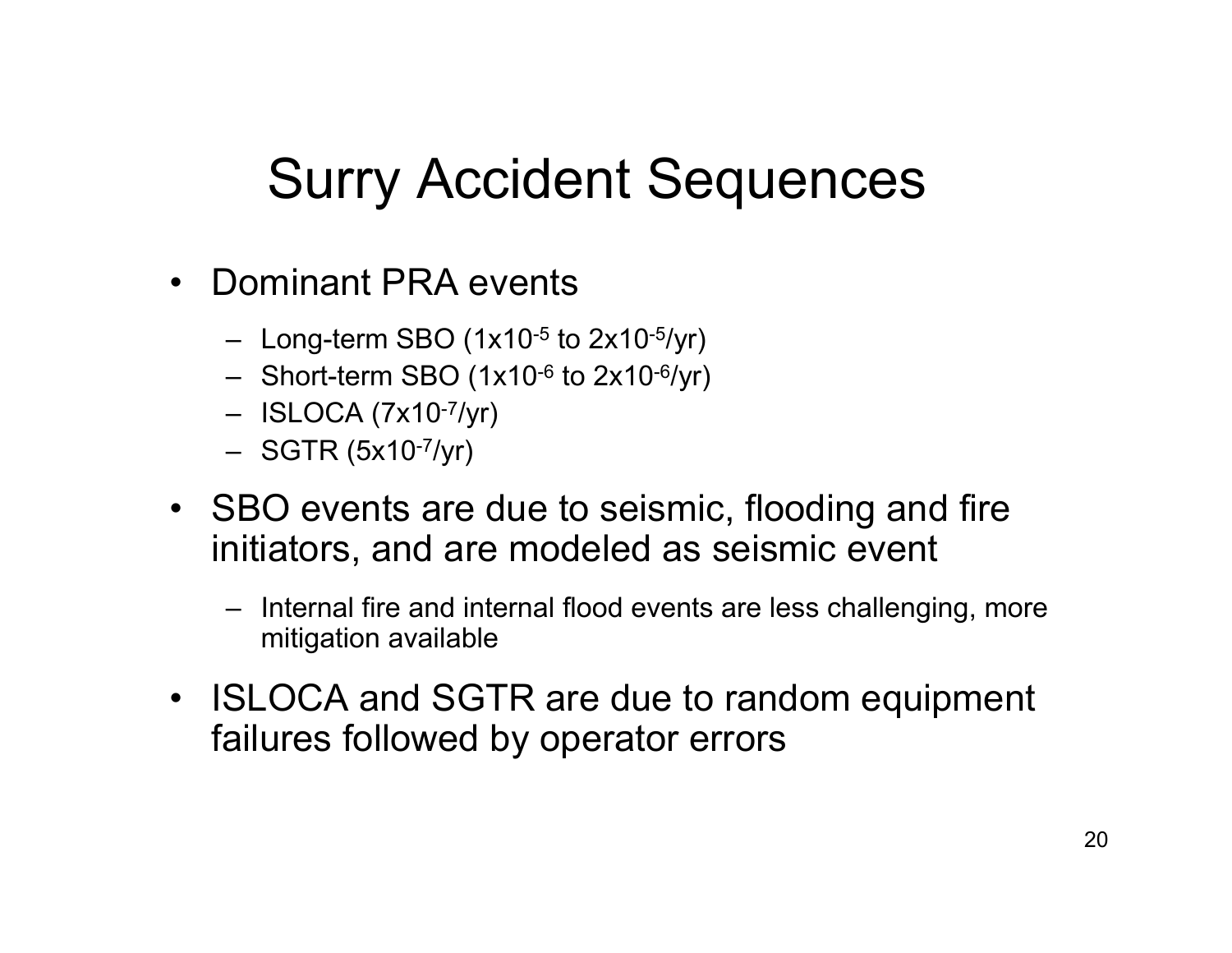## Sample Sequence Loss of Vital AC Bus

- This sequence was selected and assessed for demonstration purposes, not within the scope of SOARCA, CDF <10-6
- MELCOR analysis showed that this event can be mitigated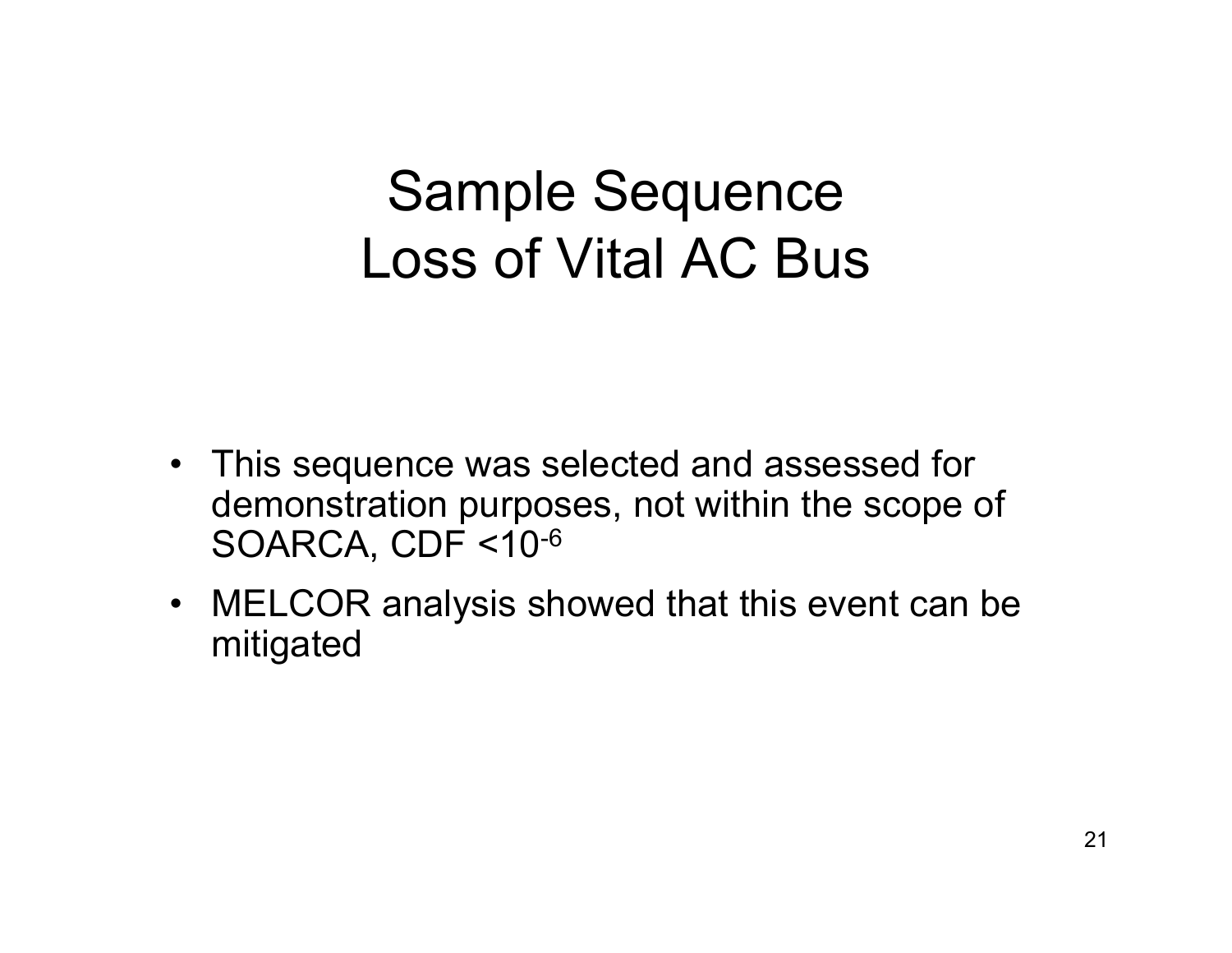# Sample Sequence Loss of Vital AC Bus – cont.

- Initiator: Loss of Div IV dc power resulting in
	- SCRAM, MSIV closure, containment isolation
	- RCIC automatically starts, 1 CRDHS pump active
- Operator actions (base case):
	- Load shed to maximize duration of DC power
	- Maximize flow from single CRDHS pump
	- Depressurize RCS at 1.5 hours
	- Secure CRDHS from 4 7 hrs to prevent RPV overfill
- Sufficient to prevent core damage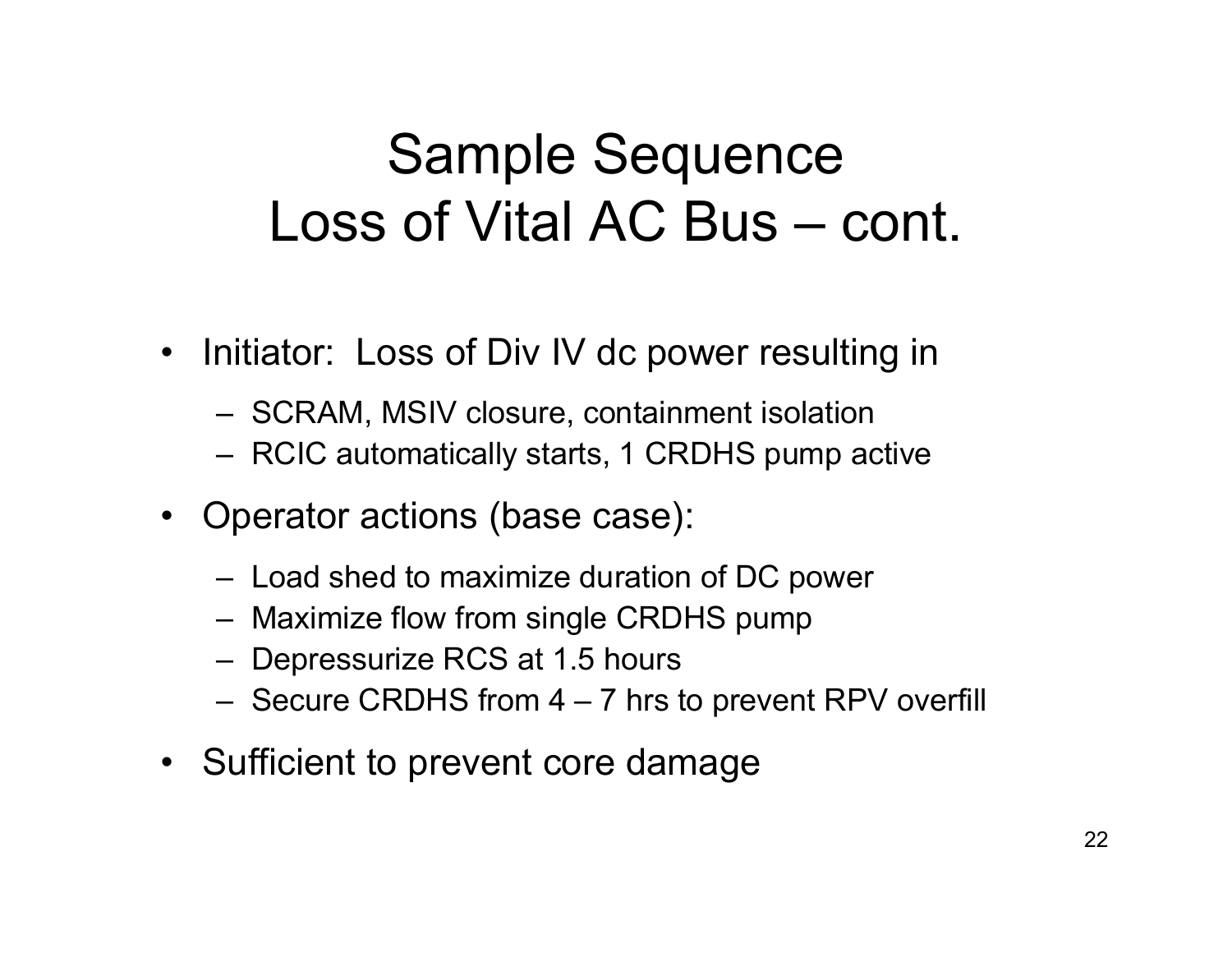## Sample Sequence Loss of Vital AC Bus – cont. **Insights**

- Sufficient injection capability to prevent core damage
	- SPAR does not credit CRDHS for coolant makeup
- RPV depressurization and maximizing CRDHS flow are important operator actions to optimize recovery
- SLC also available for high pressure injection
- $\bullet$  Battery duration is important for RCIC operation and instrumentation